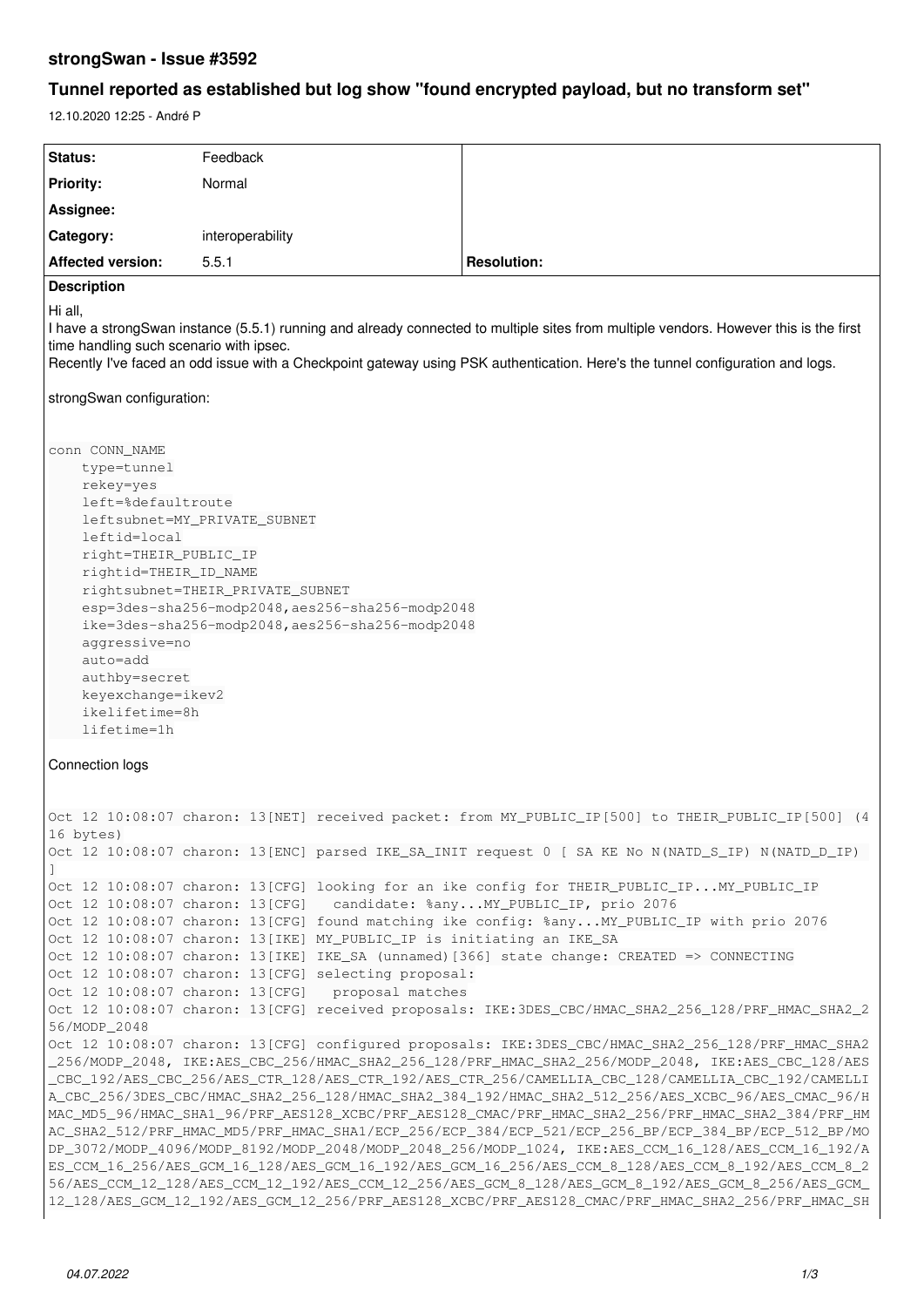```
A2_384/PRF_HMAC_SHA2_512/PRF_HMAC_MD5/PRF_HMAC_SHA1/ECP_256/ECP_384/ECP_521/ECP_256_BP/ECP_384_BP/
ECP_512_BP/MODP_3072/MODP_4096/MODP_8192/MODP_2048/MODP_2048_256/MODP_1024
Oct 12 10:08:07 charon: 13[CFG] selected proposal: IKE:3DES_CBC/HMAC_SHA2_256_128/PRF_HMAC_SHA2_25
6/MODP_2048
Oct 12 10:08:07 charon: 13[ENC] generating IKE_SA_INIT response 0 [ SA KE No N(NATD_S_IP) N(NATD_D
_IP) N(MULT_AUTH) ]
Oct 12 10:08:07 charon: 13[NET] sending packet: from THEIR_PUBLIC_IP[500] to MY_PUBLIC_IP[500] (43
6 bytes)
Oct 12 10:08:07 charon: 16[NET] received packet: from MY_PUBLIC_IP[500] to THEIR_PUBLIC_IP[500] (3
12 bytes)
Oct 12 10:08:07 charon: 16[ENC] parsed IKE_AUTH request 1 [ IDi AUTH N(CRASH_DET) SA TSi TSr N(INI
T_CONTACT) N(ESP_TFC_PAD_N) N(NON_FIRST_FRAG) ]
Oct 12 10:08:07 charon: 16[CFG] looking for peer configs matching THEIR_PUBLIC_IP[%any]...MY_PUBLI
C_IP[THEIR_ID_NAME]
Oct 12 10:08:07 charon: 16[CFG]   candidate "CONN_NAME", match: 1/20/2076 (me/other/ike)
Oct 12 10:08:07 charon: 16[CFG] selected peer config 'CONN_NAME'
Oct 12 10:08:07 charon: 16[IKE] authentication of 'THEIR_ID_NAME' with pre-shared key successful
Oct 12 10:08:07 charon: 16[IKE] received ESP_TFC_PADDING_NOT_SUPPORTED, not using ESPv3 TFC paddin
g
Oct 12 10:08:07 charon: 16[IKE] authentication of 'local' (myself) with pre-shared key
Oct 12 10:08:07 charon: 16[IKE] successfully created shared key MAC
Oct 12 10:08:07 charon: 16[IKE] destroying duplicate IKE_SA for peer 'THEIR_ID_NAME', received INI
TIAL CONTACT
Oct 12 10:08:07 charon: 16[IKE] IKE_SA CONN_NAME[353] state change: ESTABLISHED => DESTROYING
Oct 12 10:08:07 charon: 16[IKE] IKE_SA CONN_NAME[366] established between THEIR_PUBLIC_IP[local]..
.MY_PUBLIC_IP[THEIR_ID_NAME]
Oct 12 10:08:07 charon: 16[IKE] IKE_SA CONN_NAME[366] state change: CONNECTING => ESTABLISHED
Oct 12 10:08:07 charon: 16[IKE] scheduling reauthentication in 28038s
Oct 12 10:08:07 charon: 16[IKE] maximum IKE_SA lifetime 28578s
Oct 12 10:08:07 charon: 16[CFG] looking for a child config for THEIR_PUBLIC_IP/32[udp/18234] 0.0.0
.0/0 == MY_PUBLIC_IP/32[udp/38304] 0.0.0.0/0Oct 12 10:08:07 charon: 16[CFG] proposing traffic selectors for us:
Oct 12 10:08:07 charon: 16[CFG]  MY_PRIVATE_SUBNET
Oct 12 10:08:07 charon: 16[CFG] proposing traffic selectors for other:
Oct 12 10:08:07 charon: 16[CFG]  THEIR_PRIVATE_SUBNET
Oct 12 10:08:07 charon: 16[CFG]   candidate "CONN_NAME" with prio 1+1
Oct 12 10:08:07 charon: 16[CFG] found matching child config "CONN_NAME" with prio 2
Oct 12 10:08:07 charon: 16[CFG] selecting proposal:
Oct 12 10:08:07 charon: 16[CFG]   proposal matches
Oct 12 10:08:07 charon: 16[CFG] received proposals: ESP:3DES_CBC/HMAC_SHA2_256_128/NO_EXT_SEQ
Oct 12 10:08:07 charon: 16[CFG] configured proposals: ESP:3DES_CBC/HMAC_SHA2_256_128/MODP_2048/NO_
EXT_SEQ, ESP:AES_CBC_256/HMAC_SHA2_256_128/MODP_2048/NO_EXT_SEQ, ESP:AES_CBC_128/AES_CBC_192/AES_C
BC_256/3DES_CBC/BLOWFISH_CBC_256/HMAC_SHA2_256_128/HMAC_SHA2_384_192/HMAC_SHA2_512_256/HMAC_SHA1_9
6/AES_XCBC_96/HMAC_MD5_96/NO_EXT_SEQ
Oct 12 10:08:07 charon: 16[CFG] selected proposal: ESP:3DES_CBC/HMAC_SHA2_256_128/NO_EXT_SEQ
Oct 12 10:08:07 charon: 16[CFG] selecting traffic selectors for us:
Oct 12 10:08:07 charon: 16[CFG] config: MY_PRIVATE_SUBNET, received: THEIR_PUBLIC_IP/32[udp/18234
] => no match
Oct 12 10:08:07 charon: 16[CFG] config: MY_PRIVATE_SUBNET, received: 0.0.0.0/0 => match: MY_PRIVA
TE_SUBNET
Oct 12 10:08:07 charon: 16[CFG] selecting traffic selectors for other:
Oct 12 10:08:07 charon: 16[CFG] config: THEIR_PRIVATE_SUBNET, received: MY_PUBLIC_IP/32[udp/38304
] => no match
Oct 12 10:08:07 charon: 16[CFG] config: THEIR PRIVATE_SUBNET, received: 0.0.0.0/0 => match: THEIR
PRIVATE SUBNET
Oct 12 10:08:07 charon: 16[IKE] CHILD_SA CONN_NAME{33} established with SPIs ccaf5e19_i 5f90350f_o
and TS MY PRIVATE SUBNET === THEIR PRIVATE SUBNET
Oct 12 10:08:07 charon: 16[ENC] generating IKE_AUTH response 1 [ IDr AUTH SA TSi TSr N(AUTH_LFT) ]
Oct 12 10:08:07 charon: 16[NET] sending packet: from THEIR_PUBLIC_IP[500] to MY_PUBLIC_IP[500] (21
6 bytes)
Oct 12 10:08:21 charon: 15[NET] received packet: from MY_PUBLIC_IP[500] to THEIR_PUBLIC_IP[500] (4
48 bytes)
*Oct 12 10:08:21 charon: 15[ENC] found encrypted payload, but no transform set
Oct 12 10:08:21 charon: 15[ENC] could not decrypt payloads*
Oct 12 10:08:21 charon: 15[IKE] IKE_SA_INIT request with message ID 0 processing failed
Oct 12 10:08:21 charon: 15[IKE] IKE_SA (unnamed)[367] state change: CREATED => DESTROYING
```